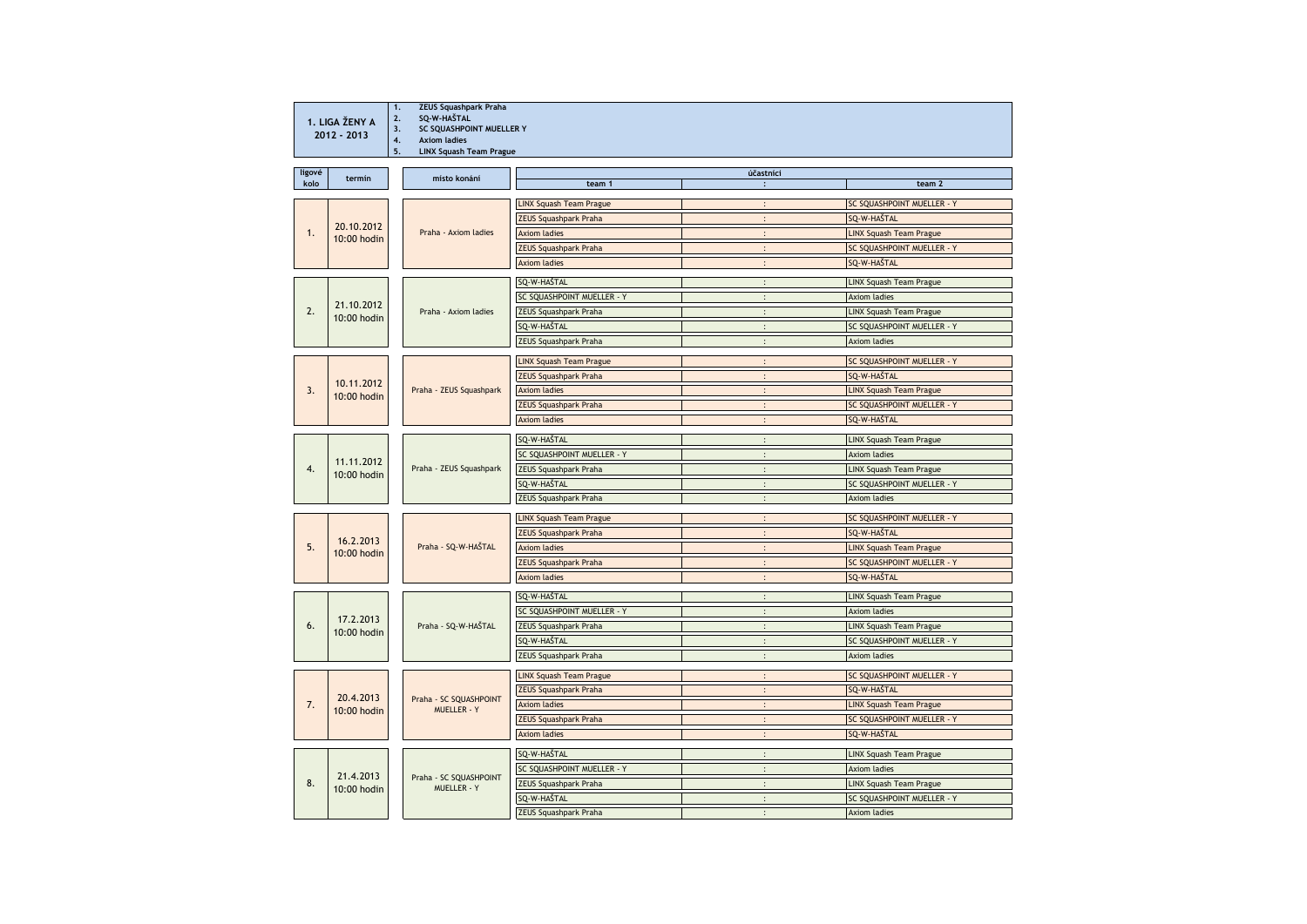| 1. LIGA ŽENY B<br>$2012 - 2013$ |                            | SC SQUASHPOINT HARROW - R<br>1.<br>SC VŠ LIGA PRAGUE TEAM<br>2.<br>1.SQ Teplice A<br>3.<br>ČSTL Squash Team Prague<br>4.<br><b>SQ Haštal SP</b><br>5. |                                  |                      |                         |  |
|---------------------------------|----------------------------|-------------------------------------------------------------------------------------------------------------------------------------------------------|----------------------------------|----------------------|-------------------------|--|
| ligové                          |                            |                                                                                                                                                       |                                  | účastníci            |                         |  |
| kolo                            | termin                     | místo konání                                                                                                                                          | team 1                           | $\mathbf{r}$         | team <sub>2</sub>       |  |
| 1.                              |                            |                                                                                                                                                       | <b>SQ Haštal SP</b>              | $\mathbf{.}$         | 1.SQ Teplice A          |  |
|                                 | 20.10.2012<br>10:00 hodin  | Praha - ČSTL Squash Team<br>Prague                                                                                                                    | SC SQUASHPOINT HARROW - R        | $\ddot{\phantom{0}}$ | SC VŠ LIGA PRAGUE TEAM  |  |
|                                 |                            |                                                                                                                                                       | ČSTL Squash Team Prague          | $\ddot{\cdot}$       | SQ Haštal SP            |  |
|                                 |                            |                                                                                                                                                       | SC SQUASHPOINT HARROW - R        | $\mathbf{.}$         | 1.SQ Teplice A          |  |
|                                 |                            |                                                                                                                                                       | ČSTL Squash Team Prague          | $\ddot{\phantom{1}}$ | SC VŠ LIGA PRAGUE TEAM  |  |
|                                 |                            |                                                                                                                                                       | SC VŠ LIGA PRAGUE TEAM           | $\bullet$            | SQ Haštal SP            |  |
|                                 |                            |                                                                                                                                                       | 1.SQ Teplice A                   |                      | ČSTL Squash Team Prague |  |
| 2.                              | 21.10.2012<br>10:00 hodin  | Praha - ČSTL Squash Team<br>Prague                                                                                                                    | SC SOUASHPOINT HARROW - R        | $\ddot{\phantom{a}}$ | SQ Haštal SP            |  |
|                                 |                            |                                                                                                                                                       | SC VŠ LIGA PRAGUE TEAM           | $\ddot{\cdot}$       | 1.SQ Teplice A          |  |
|                                 |                            |                                                                                                                                                       | SC SQUASHPOINT HARROW - R        | $\ddot{\cdot}$       | ČSTL Squash Team Prague |  |
|                                 |                            |                                                                                                                                                       | <b>SQ Haštal SP</b>              | $\ddot{\cdot}$       | 1.SQ Teplice A          |  |
|                                 |                            |                                                                                                                                                       | SC SQUASHPOINT HARROW - R        | $\ddot{\cdot}$       | SC VŠ LIGA PRAGUE TEAM  |  |
| 3.                              | 10.11.2012                 | Praha - SC SQUASHPOINT                                                                                                                                | ČSTL Squash Team Prague          | $\ddot{\cdot}$       | SQ Haštal SP            |  |
|                                 | $10:00$ hodin              | <b>HARROW - R</b>                                                                                                                                     | SC SQUASHPOINT HARROW - R        |                      | 1.SQ Teplice A          |  |
|                                 |                            |                                                                                                                                                       | ČSTL Squash Team Prague          | $\ddot{\cdot}$       | SC VŠ LIGA PRAGUE TEAM  |  |
|                                 |                            |                                                                                                                                                       | SC VŠ LIGA PRAGUE TEAM           | $\ddot{\cdot}$       | SQ Haštal SP            |  |
|                                 |                            |                                                                                                                                                       | 1.SQ Teplice A                   | $\cdot$              | ČSTL Squash Team Prague |  |
| 4.                              | 11.11.2012                 | Praha - SC SQUASHPOINT<br>HARROW - R                                                                                                                  | SC SQUASHPOINT HARROW - R        | $\mathbf{.}$         | SQ Haštal SP            |  |
|                                 | 10:00 hodin                |                                                                                                                                                       | SC VŠ LIGA PRAGUE TEAM           | $\cdot$              | 1.SQ Teplice A          |  |
|                                 |                            |                                                                                                                                                       | SC SQUASHPOINT HARROW - R        |                      | ČSTL Squash Team Prague |  |
|                                 |                            |                                                                                                                                                       | <b>SQ Haštal SP</b>              | $\ddot{\phantom{0}}$ | 1.SQ Teplice A          |  |
|                                 |                            |                                                                                                                                                       | SC SQUASHPOINT HARROW - R        | $\bullet$            | SC VŠ LIGA PRAGUE TEAM  |  |
| 5.                              | 16.2.2013                  | Praha - SC VŠ LIGA PRAGUE                                                                                                                             | ČSTL Squash Team Prague          |                      | SQ Haštal SP            |  |
|                                 | 10:00 hodin                | <b>TEAM</b>                                                                                                                                           | <b>SC SOUASHPOINT HARROW - R</b> | $\ddot{\phantom{a}}$ | 1.SQ Teplice A          |  |
|                                 |                            |                                                                                                                                                       | ČSTL Squash Team Prague          | $\ddot{\cdot}$       | SC VŠ LIGA PRAGUE TEAM  |  |
|                                 | 17.2.2013<br>10:00 hodin   | Praha - SC VŠ LIGA PRAGUE<br><b>TEAM</b>                                                                                                              | SC VŠ LIGA PRAGUE TEAM           |                      | SQ Haštal SP            |  |
|                                 |                            |                                                                                                                                                       | 1.SQ Teplice A                   |                      | ČSTL Squash Team Prague |  |
| 6.                              |                            |                                                                                                                                                       | SC SQUASHPOINT HARROW - R        | $\colon$             | SQ Haštal SP            |  |
|                                 |                            |                                                                                                                                                       | SC VŠ LIGA PRAGUE TEAM           |                      | 1.SQ Teplice A          |  |
|                                 |                            |                                                                                                                                                       | SC SQUASHPOINT HARROW - R        | $\ddot{\phantom{a}}$ | ČSTL Squash Team Prague |  |
|                                 |                            | Teplice - 1.SQ Teplice A                                                                                                                              | SQ Haštal SP                     | $\ddot{\phantom{a}}$ | 1.SQ Teplice A          |  |
|                                 |                            |                                                                                                                                                       | <b>SC SQUASHPOINT HARROW - R</b> | $\ddot{\cdot}$       | SC VŠ LIGA PRAGUE TEAM  |  |
| 7.                              | 20.4.2013<br>10:00 hodin   |                                                                                                                                                       | ČSTL Squash Team Prague          | $\ddot{\cdot}$       | SQ Haštal SP            |  |
|                                 |                            |                                                                                                                                                       | SC SQUASHPOINT HARROW - R        |                      | 1.SQ Teplice A          |  |
|                                 |                            |                                                                                                                                                       | ČSTL Squash Team Prague          | $\ddot{\cdot}$       | SC VŠ LIGA PRAGUE TEAM  |  |
|                                 | 21.4.2013<br>$10:00$ hodin | Teplice - 1.SQ Teplice A                                                                                                                              | SC VŠ LIGA PRAGUE TEAM           | $\mathbf{.}$         | SQ Haštal SP            |  |
|                                 |                            |                                                                                                                                                       | 1.SQ Teplice A                   |                      | ČSTL Squash Team Prague |  |
| 8.                              |                            |                                                                                                                                                       | SC SQUASHPOINT HARROW - R        | $\cdot$              | SQ Haštal SP            |  |
|                                 |                            |                                                                                                                                                       | SC VŠ LIGA PRAGUE TEAM           | $\bullet$            | 1.SQ Teplice A          |  |
|                                 |                            |                                                                                                                                                       | SC SQUASHPOINT HARROW - R        |                      | ČSTL Squash Team Prague |  |
|                                 |                            |                                                                                                                                                       |                                  |                      |                         |  |